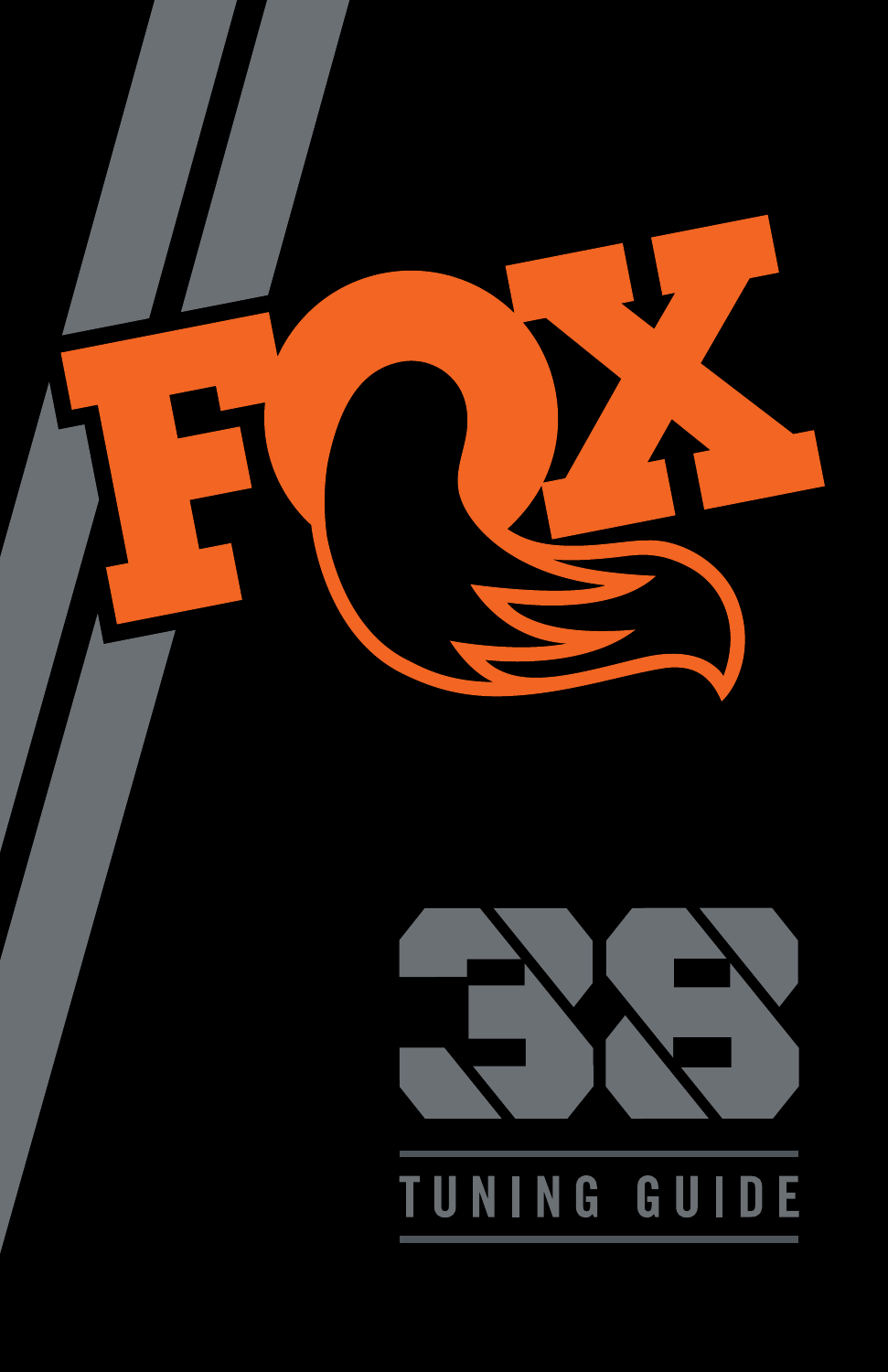

#### sag setting

To achieve the best performance from your FOX suspension, adjust the air pressure to attain your proper sag setting. Sag is the amount your suspension compresses under your weight and riding gear. Sag range should be set to 15–20% **of total fork travel**.

Make sure to set sag with the compression lever in the OPEN mode, see page 5.

Watch the sag setup video at **ridefox.com/ sagsetup**

| <b>Suggested Sag Measurements</b> |                |                 |  |
|-----------------------------------|----------------|-----------------|--|
| <b>Travel</b>                     | 15% sag (Firm) | 20% sag (Plush) |  |
| 150 mm (5.9 in)                   | 22 mm (.9 in)  | 30 mm (1.2 in)  |  |
| 160 mm (6.3 in)                   | 24 mm (1.0 in) | 32 mm (1.3 in)  |  |
| 170 mm (6.7 in)                   | 26 mm (1.0 in) | 34 mm (1.3 in)  |  |
| 180 mm (7 in)                     | 27 mm (1.0 in) | 36 mm (1.4 in)  |  |



Your fork has a 4 digit ID code on the back of the lower leg. Use this number on the Help page at www.ridefox.com to find out more information about your fork, including fork travel.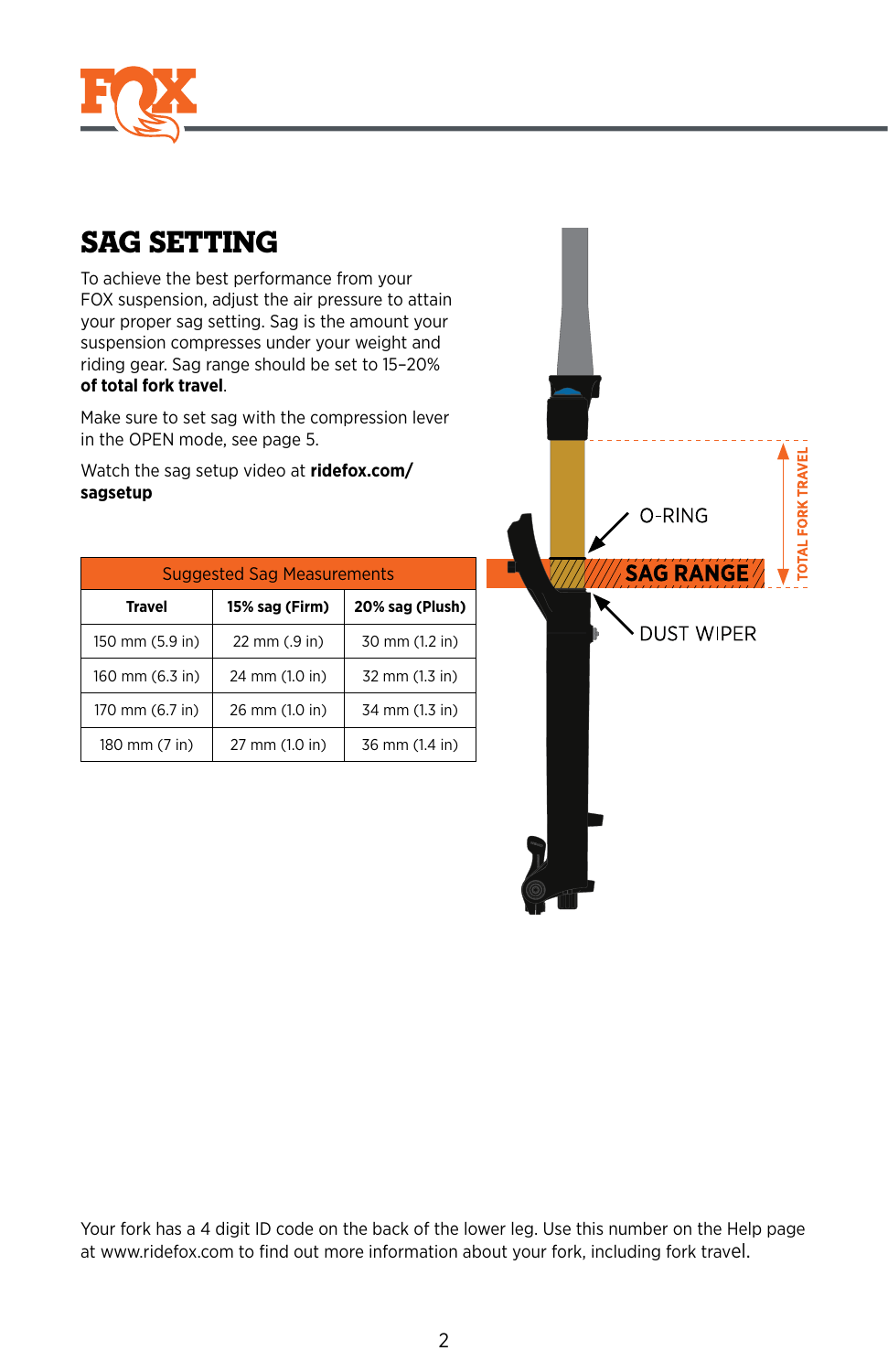



The recommended settings in this tuning guide are designed to be a **starting point**, in order to get you out on your first ride in as few steps as possible. Consult your bike manufacturer's instructions for setup recommendations.

As you ride and get used to your new fork, adjust your settings as needed. Detailed information and videos can be found in the online owner's manual.

| Suggested Starting Points for Setting Sag |                              |                                |  |
|-------------------------------------------|------------------------------|--------------------------------|--|
| <b>Rider Weight</b><br>(lbs)              | <b>Rider Weight</b><br>(kgs) | <b>FLOAT Pressure</b><br>(psi) |  |
| 120-130                                   | 54-59                        | 72                             |  |
| 130-140                                   | 59-64                        | 76                             |  |
| 140-150                                   | 64-68                        | 80                             |  |
| 150-160                                   | 68-73                        | 84                             |  |
| 160-170                                   | $73 - 77$                    | 89                             |  |
| 170-180                                   | 77-82                        | 93                             |  |
| 180-190                                   | 82-86                        | 97                             |  |
| 190-200                                   | 86-91                        | 102                            |  |
| 200-210                                   | 91-95                        | 106                            |  |
| 210-220                                   | 95-100                       | 110                            |  |
| 220-230                                   | 100-104                      | 114                            |  |
| 230-240                                   | 104-109                      | 119                            |  |
| 240-250                                   | 109-113                      | 123                            |  |



Do not exceed maximum air pressure: **38 FLOAT** maximum air pressure is **140 psi.**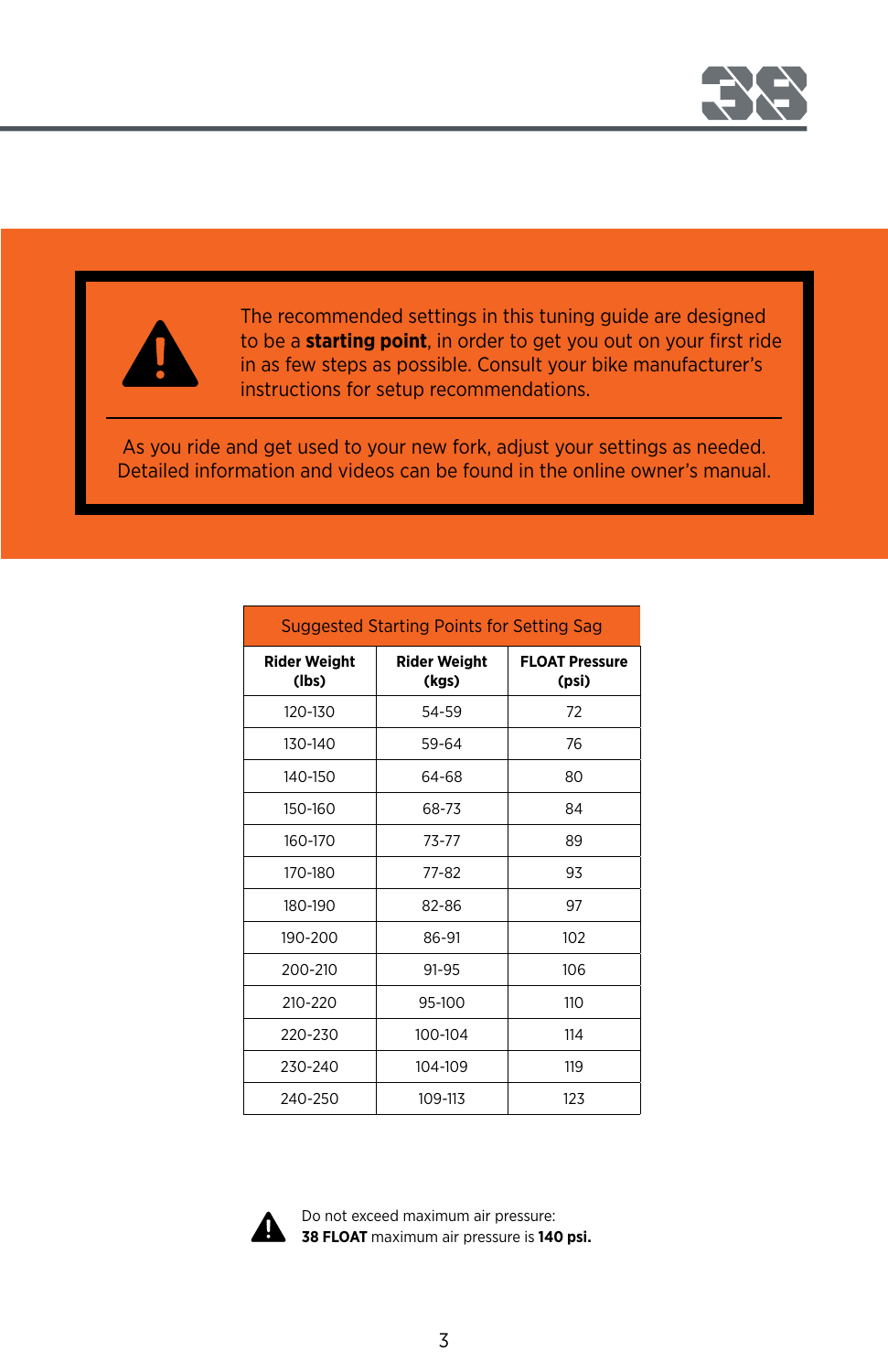

#### rebound ADJUSTment

The rebound adjustment is dependent on the air pressure setting. For example, higher air pressures require slower rebound settings. Use your air pressure to find your rebound setting.

**Turn your rebound knob to the closed position, clockwise until it stops. Then turn it counter-clockwise to the number of clicks shown in the table below.**

> of speed at which the fork extends after compressing.

|                                                                                      | Rider                    | Rider<br>Weight<br>Weight<br>(kgs) | <b>38 FIT4</b>                   | 38 GRIP             | <b>38 GRIP2</b>                                                              |                |
|--------------------------------------------------------------------------------------|--------------------------|------------------------------------|----------------------------------|---------------------|------------------------------------------------------------------------------|----------------|
|                                                                                      | (lbs)                    |                                    |                                  |                     | <b>LSR</b>                                                                   | <b>HSR</b>     |
|                                                                                      | 120-130                  | 54-59                              | 14                               | 13                  | 9                                                                            | 8              |
|                                                                                      | 130-140                  | 59-64                              | 13                               | 12                  | 8                                                                            | $\overline{7}$ |
| - HIGH SPEED<br>- LOW SPEED                                                          | 140-150                  | 64-68                              | 12                               | 11                  | $\overline{7}$                                                               | 6              |
|                                                                                      | 150-160                  | 68-73                              | 11                               | 10 <sup>°</sup>     | $\overline{7}$                                                               | 6              |
|                                                                                      | 160-170                  | $73 - 77$                          | 9                                | 9                   | 6                                                                            | 5              |
|                                                                                      | 170-180                  | $77 - 82$                          | 8                                | 8                   | 6                                                                            | 5              |
|                                                                                      | 180-190                  | 82-86                              | $\overline{7}$                   | $\overline{7}$      | 5                                                                            | $\overline{4}$ |
|                                                                                      | 190-200                  | 86-91                              | 6                                | 6                   | $\overline{4}$                                                               | 3              |
|                                                                                      | 200-210                  | $91 - 95$                          | 5                                | 5                   | $\overline{4}$                                                               | 3              |
|                                                                                      | 210-220                  | 95-100                             | $\overline{4}$                   | $\overline{4}$      | 3                                                                            | $\overline{2}$ |
|                                                                                      | 220-230                  | 100-104                            | $\overline{3}$                   | 3                   | $\overline{2}$                                                               | $\mathbf{1}$   |
|                                                                                      | 230-240                  | 104-109                            | $\overline{2}$                   | $\overline{2}$      | $\overline{2}$                                                               | $\mathbf{1}$   |
|                                                                                      | 240-250                  | 109-113                            | 1                                | 1                   | 1                                                                            | $\circ$        |
|                                                                                      |                          |                                    |                                  |                     |                                                                              |                |
| <b>OPEN</b><br>(COUNTER-CLOCKWISE)                                                   | 9<br>8<br>$\overline{7}$ | 6<br>5                             | $\overline{3}$<br>$\overline{4}$ | $\overline{2}$<br>1 | <b>CLOSED</b><br>(CLOCKWISE)                                                 |                |
| <b>LEAST AMOUNT OF</b><br>REBOUND DAMPING.<br><b>FORK REBOUNDS</b><br><b>FASTEST</b> |                          |                                    |                                  |                     | MOST AMOUNT OF<br>REBOUND DAMPING,<br><b>FORK REBOUNDS</b><br><b>SLOWEST</b> |                |

# **REBOUND Rebound** controls the rate

4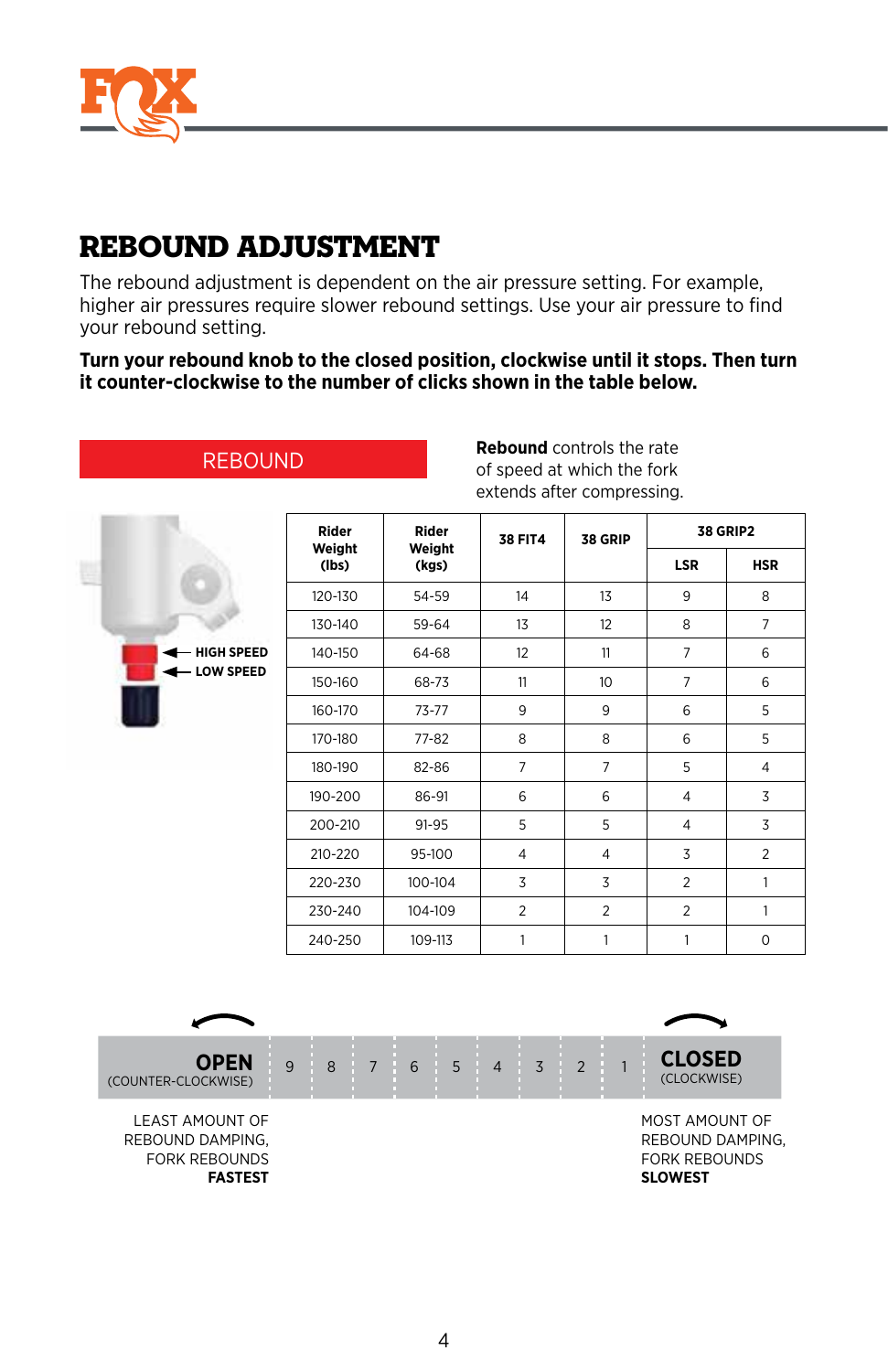

#### compression ADJUSTments

Begin with the 3-position lever in the OPEN mode.



FIT4 3-POSITION LEVER<br>The **3-position lever** is useful to make on-the-fly adjustments to control fork performance under significant changes in terrain, and is intended to be adjusted throughout the ride.

> Use the OPEN mode during rough descending, the MEDIUM mode for undulating terrain, and the FIRM mode for smooth climbing.

**\*OPEN mode adjust** is useful to control fork performance under rider weight shifts, G-outs, and slow inputs.

OPEN mode adjust provides 22 additional fine tuning adjustments for the OPEN mode.

Setting 18 will have a more plush feel and setting 1 will have a firmer feel.

> **CLOSED** (CLOCKWISE)

MOST AMOUNT OF COMPRESSION DAMPING; FORK **COMPRESSION FIRMEST**



Set the OPEN mode adjust to 18 clicks out (counter-clockwise until it stops).





The **3-Position Micro Adjust** lever is useful to make on-the-fly adjustments to control fork performance. Use the positions between the OPEN, MEDIUM, and FIRM modes to fine-tune your compression damping.

The **2-Position Sweep Adjust (36 Rhythm forks only)** lever is useful to make on-the-fly adjustments to control fork performance. Use the positions between OPEN and FIRM modes to fine-tune your compression damping.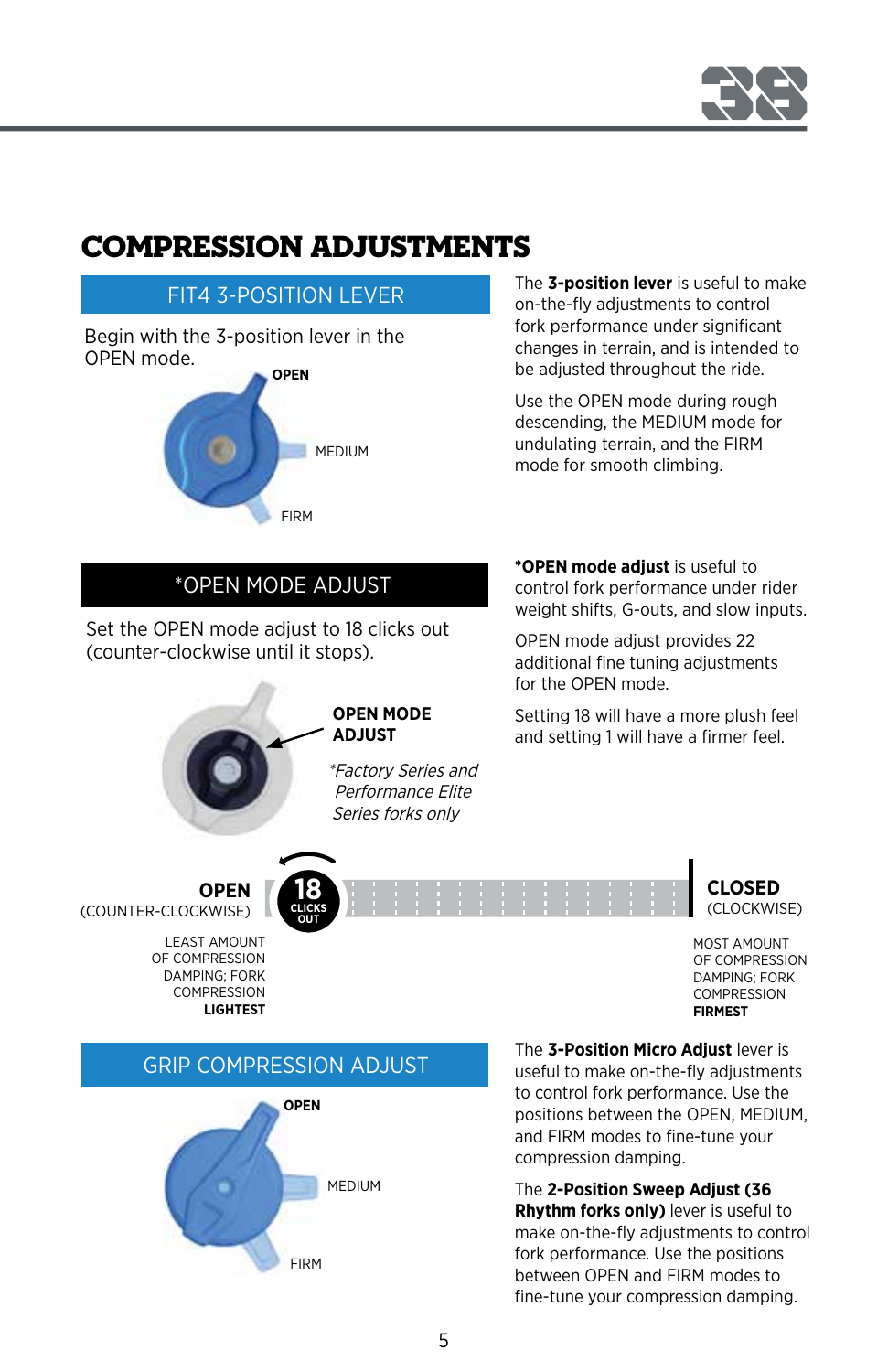

#### FACTORY SERIES GRIP2 compression ADJUSTERS

Use this diagram as a starting point for your compression adjusters. Die Einstellung der **Highspeed-Druckstufe**

Turn your compression adjusters to the closed position (full clockwise) until they stop. Then back them out (counter-clockwise) to the number of clicks shown below. und bei langsamer Krafteinwirkung zu steuern. und bei langsamer Krafteinwirkung zu steuern.

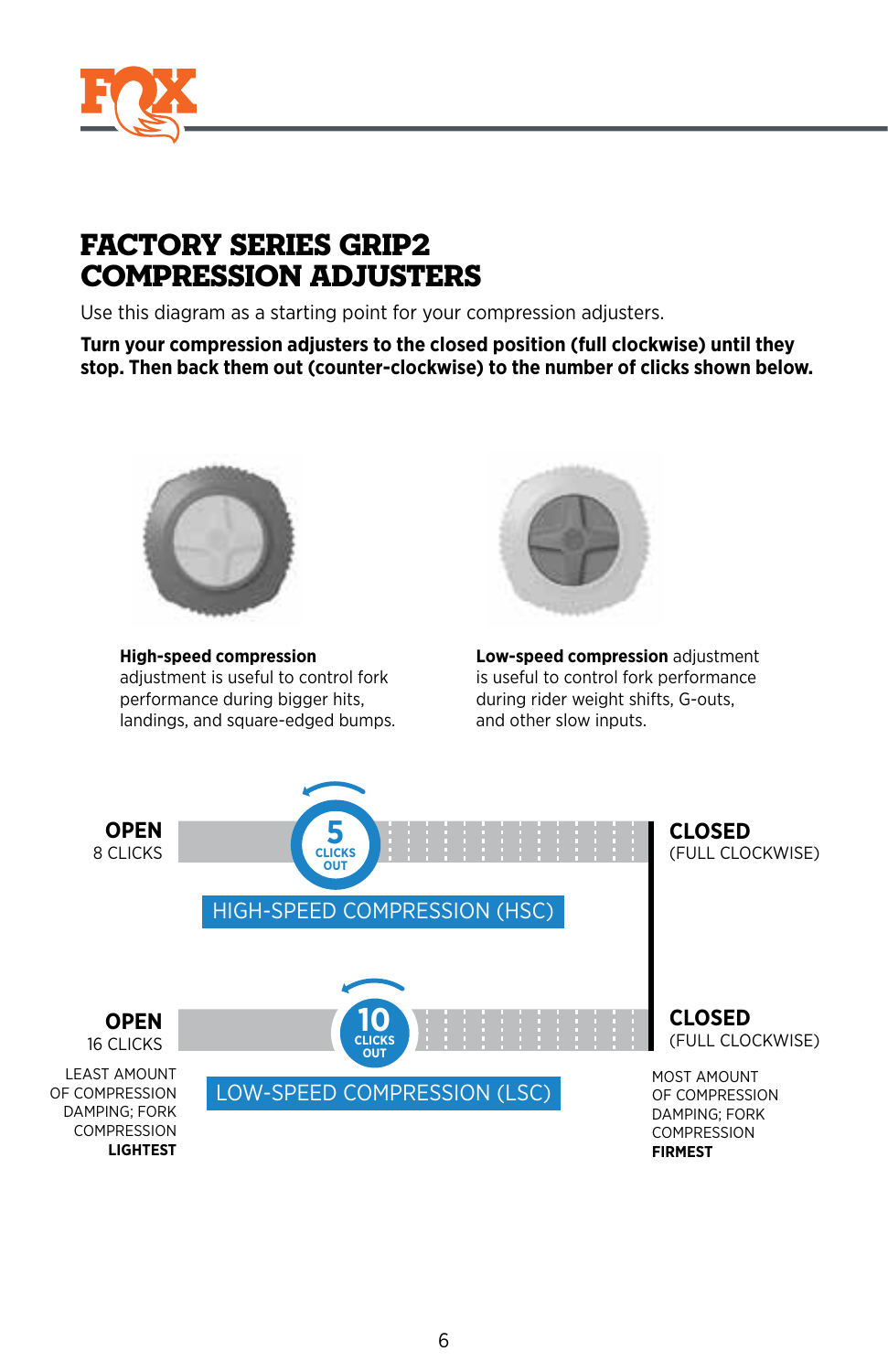

#### 15 MM QUICK RELEASE INSTALLATION

- 1. Loosen the pinch bolt, then install the front wheel into the fork dropouts. Slide the axle through the drive side dropout and hub.
- 2. Open the axle lever and pinch bolt.
- 3. Turn the axle clockwise 5-6 complete turns into the axle nut.
- 4. Close the lever. The lever must have enough tension to leave an imprint on your hand.
- 5. The closed lever position must be between 1-20 mm in front of the fork leg.
- 6. If the lever does not have enough tension, or has too much tension when closed at the recommended position (1-20 mm in front of the fork), see the next section for adjustment instructions.
- 7. Compress the fork a couple of times to ensure that the lower leg has settled into its low-friction point.
- 8. Tighten the pinch bolt on the drive side dropout to 5.1 Nm (45 in-lb) torque.

**IMPORTANT:** You will only need to tighten the pinch bolt during your first wheel installation. After tightening the pinch bolt, you may remove the QR axle and replace it without loosening or retightening the pinch bolt. If you are changing wheels or hubs, it is likely that the pinch bolt will need to be adjusted by following these installation instructions starting at step 1.



## ADJUST THE QUICK RELEASE

- 1. Note which direction the axle lever needs to turn to achieve proper orientation.
- 2. Open the axle lever in the fork.
- 3. While holding the QR lever open and stationary so it cannot rotate, use a 4 mm hex wrench in the center of the end of the axle to adjust the lever position. With the 4 mm adjuster set properly, you should start to feel tension in the axle when the QR lever is 90 degrees before full closure in the vertical position.
- 4. Repeat the axle installation instructions to verify proper installation and adjustment.



WARNING: Use hand pressure only. Never use any tool to tighten the 15QR levers onto the lower legs. Over-tightening the levers can damage the axle or fork dropouts, leading to a sudden failure with one or more of these components, resulting in SERIOUS INJURY OR DEATH.



WARNING: Failure to secure the axle properly can cause the wheel to become detached from the bicycle, resulting in SERIOUS INJURY OR DEATH.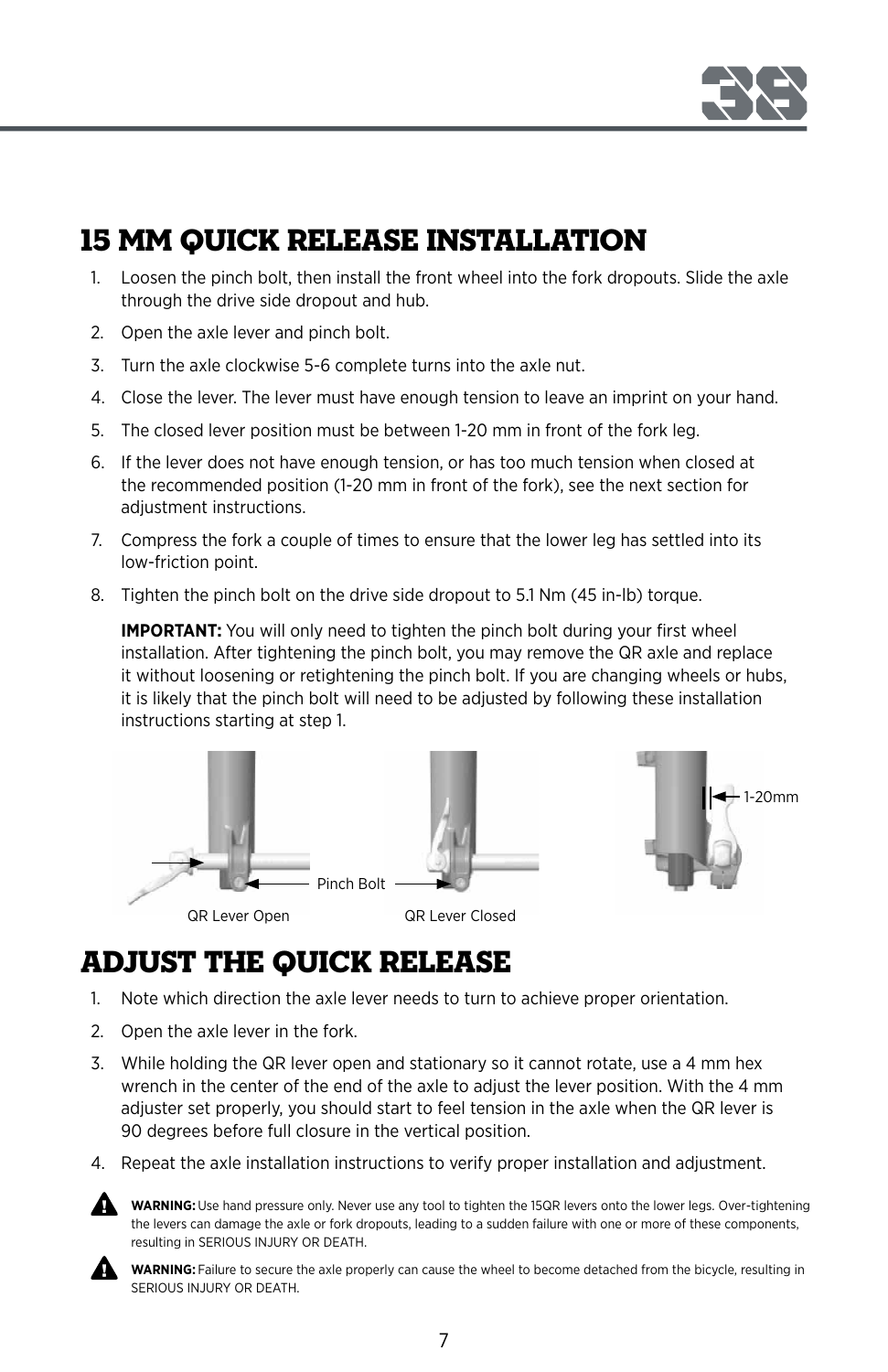

## KABOLTX INSTALLATION

**IMPORTANT:** The KaboltX is only compatible with the 2021 36 and 38 forks.

- 1. Loosen the pinch bolt, then install the front wheel into the fork dropouts. Slide the KaboltX axle through the drive side dropout and hub.
- 2. Use a 6 mm hex wrench to torque the KaboltX axle clockwise to the torque specification that is etched on the head of the Kabolt.
- 3. Compress the fork a couple of times to ensure that the lower leg has settled into its low-friction point.
- 4. Tighten the pinch bolt on the drive side dropout to 5.1 Nm (45 in-lb) torque.



## AIR RELEASE BUTTON/ LOWER LEG BLEEDERS

The Air Release Button at the rear of each fork leg allows for built up air pressure to be released for optimal performance. With the fork in the upright position, hold each button for 5-10 seconds.

**IMPORTANT:** You may notice some bath oil may come out of the bleeders during actuation, this is normal.

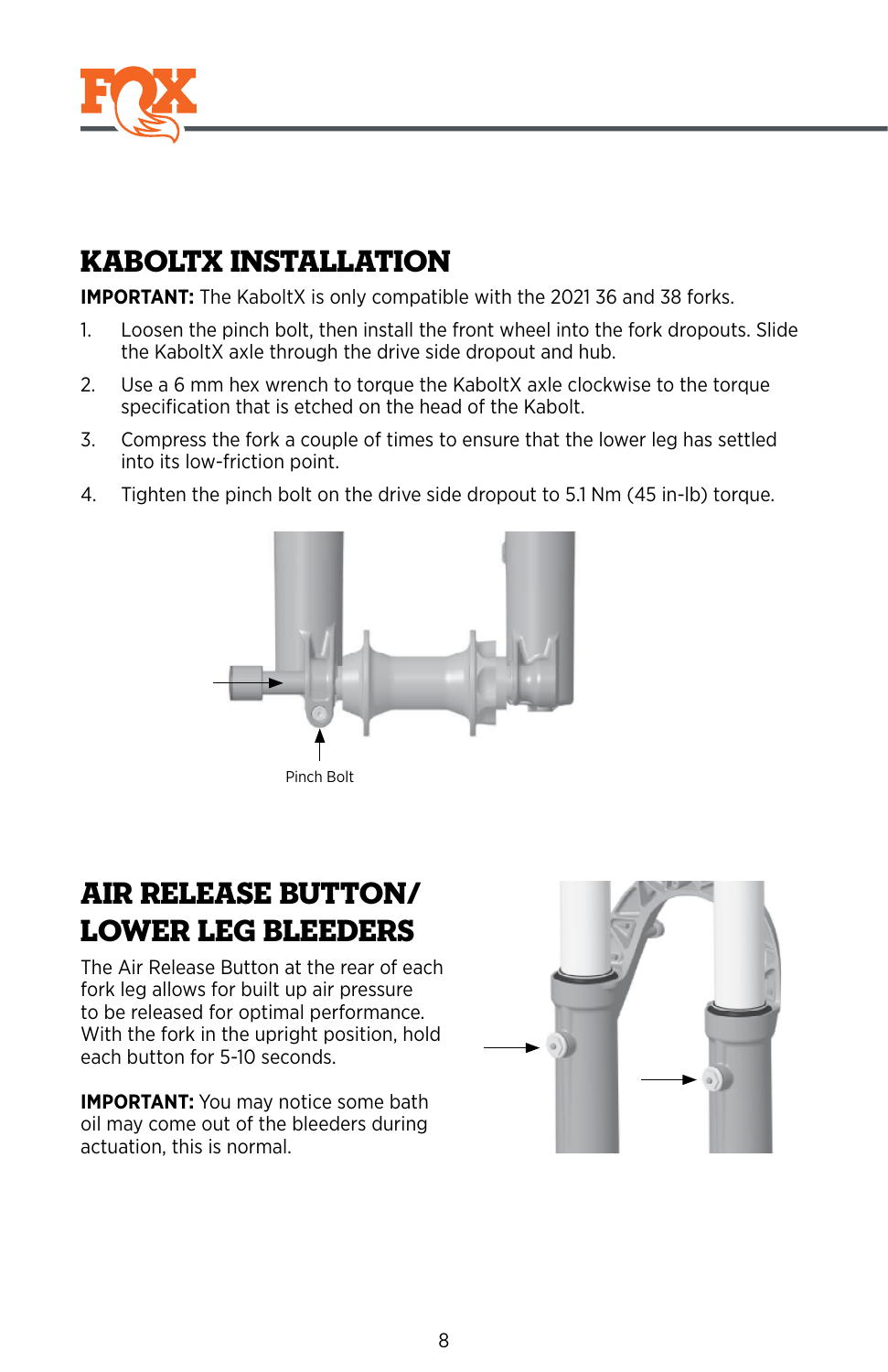

#### Mounting Disc Brakes

The 38 fork uses 180 mm post mounts that allow you to bolt your caliper directly to the fork and utilize a 180 mm rotor.

If your current 180 mm brake setup came with bolts and a caliper spacer, you may need to source shorter bolts as you will not need a caliper spacer when using a 180 mm rotor.

If using a 203-230 mm rotor, you will need to source the appropriate caliper spacer and bolts. Contact the brake manufacturer for further information.



WARNING: Follow your brake manufacturer's installation instructions for proper installation and adjustment of the brake system. Failure to properly install and adjust your brakes can lead to a loss of control of the bicycle which can result in SEVERE INJURY OR DEATH.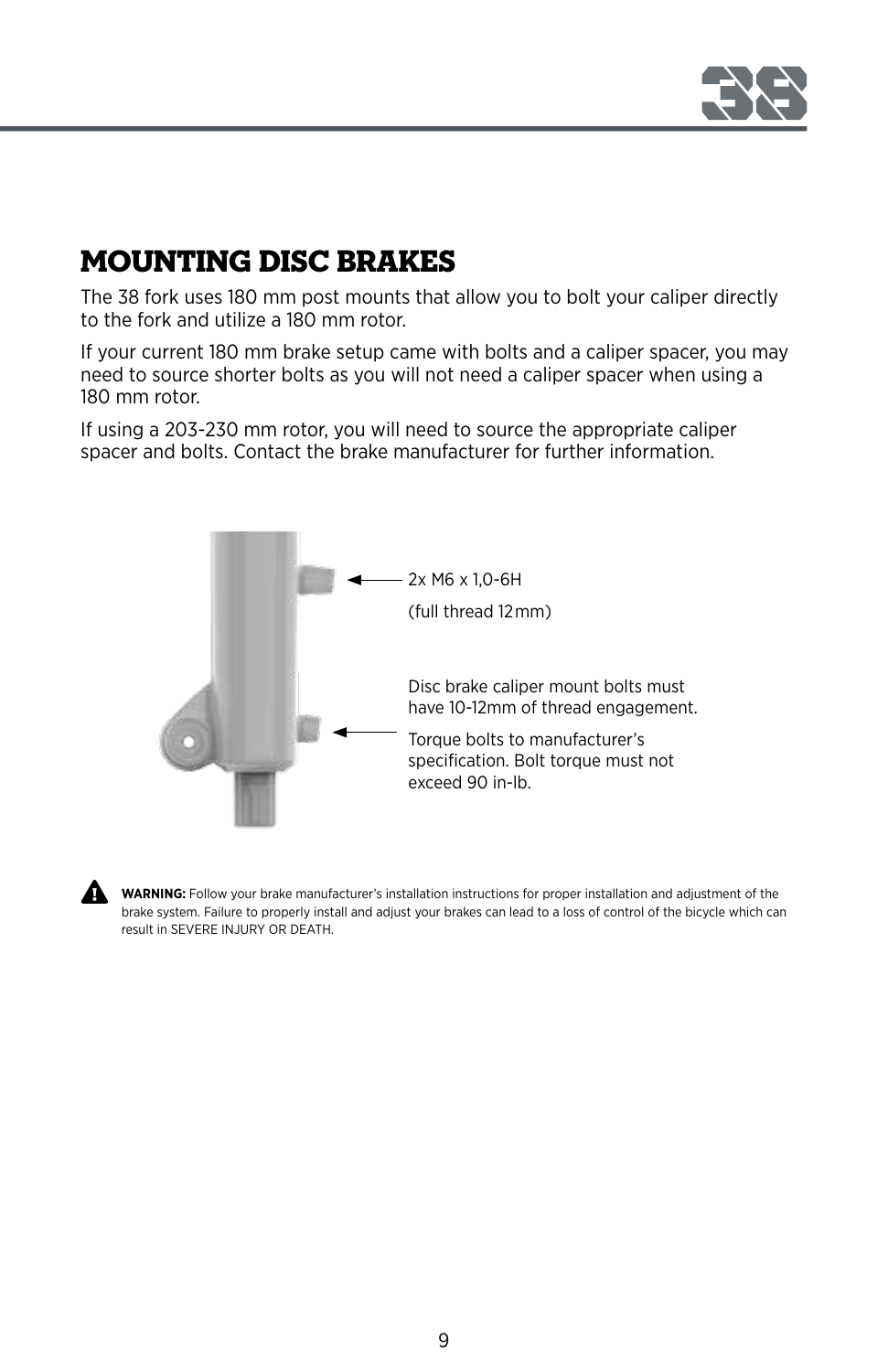

## Additional tuning options

#### clip-on Volume Spacers

Changing volume spacers in the 38 FLOAT fork is an easy internal adjustment that allows you to change the amount of mid stroke and bottom out resistance.

If you have set your sag correctly and are using full travel (bottoming out) too easily, then you could install one or more spacers to increase bottom out resistance.

If you have set your sag correctly and are not using full travel, then you could remove the spacer to decrease bottom out resistance.

Installation procedure and tuning options are available online at: **ridefox.com/ownersmanuals**

| <b>38 FLOAT Volume Spacer</b><br>Configurations |                                                             |                               |  |
|-------------------------------------------------|-------------------------------------------------------------|-------------------------------|--|
| <b>Travel</b>                                   | <b>Volume Spacers</b><br><b>Factory</b><br><b>Installed</b> | *Max Volume<br><b>Spacers</b> |  |
| 180 mm                                          |                                                             |                               |  |
| 170 mm                                          | 2                                                           | 5                             |  |
| 160 mm                                          | 3                                                           | 6                             |  |
| 150 mm                                          |                                                             |                               |  |

| 38 FLOAT E-Bike+ Volume Spacer<br>Configurations |                                                             |                               |  |
|--------------------------------------------------|-------------------------------------------------------------|-------------------------------|--|
| <b>Travel</b>                                    | <b>Volume Spacers</b><br><b>Factory</b><br><b>Installed</b> | *Max Volume<br><b>Spacers</b> |  |
| 180 mm                                           | 2                                                           |                               |  |
| 170 mm                                           | 3                                                           | 5                             |  |
| 160 mm                                           |                                                             | 6                             |  |
| 150 mm                                           |                                                             |                               |  |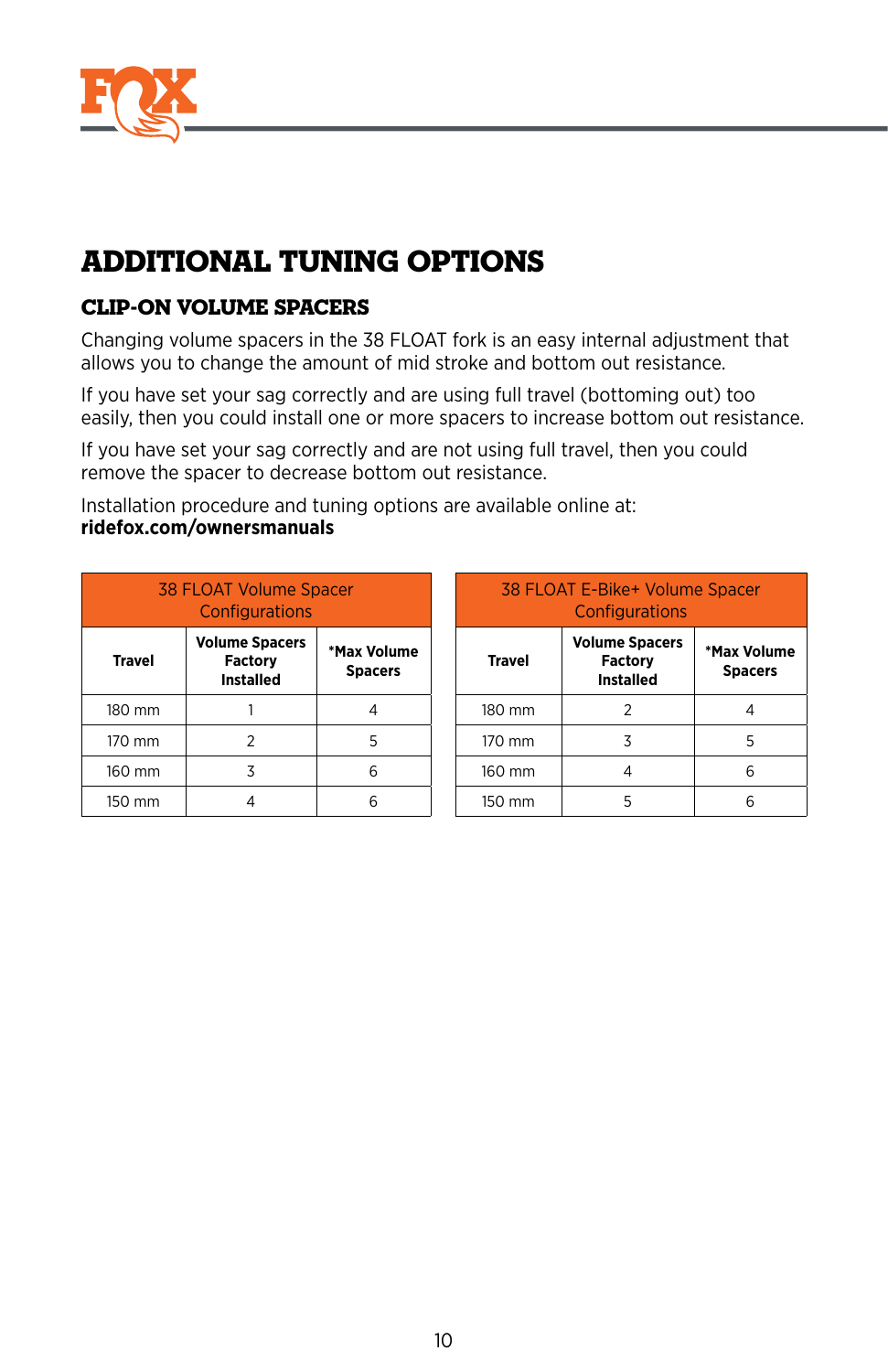



#### typical air spring curves

**FORK TRAVEL**

#### SEE ADDITIONAL INFORMATION AND VIDEOS:

38 FLOAT ridefox.com/38setup